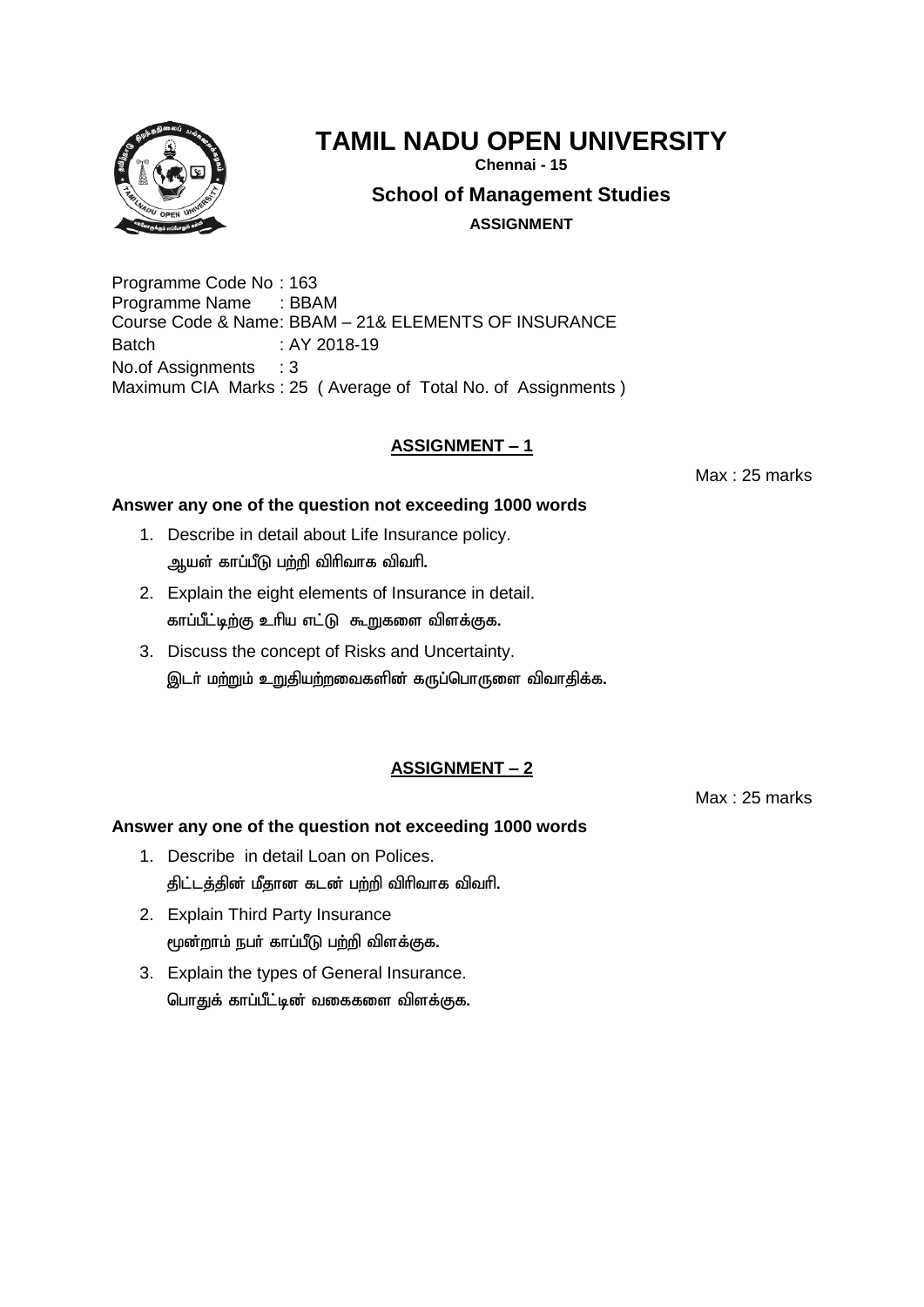Max : 25 marks

- 1. Explain functions of IRDA. காப்பீடு ஒழுங்குபடுத்தும் மற்றும் வளர்ச்சி அதிகாரச் சட்டத்தின் செயல்பாடுகள் பற்றி விளக்குக.
- 2. Explain economic liberalisation and recent development if Insurance of India. பொருளாதார தாராளமயமாக்கல் மற்றும் இந்தியாவில் காப்பீட்டின் தற்போதைய வளா்சிகளை விளக்குக.
- 3. What are the documents required for payment of claims? இழப்பீடு தொகை பெற தேவையான ஆவணங்கள் யாவை?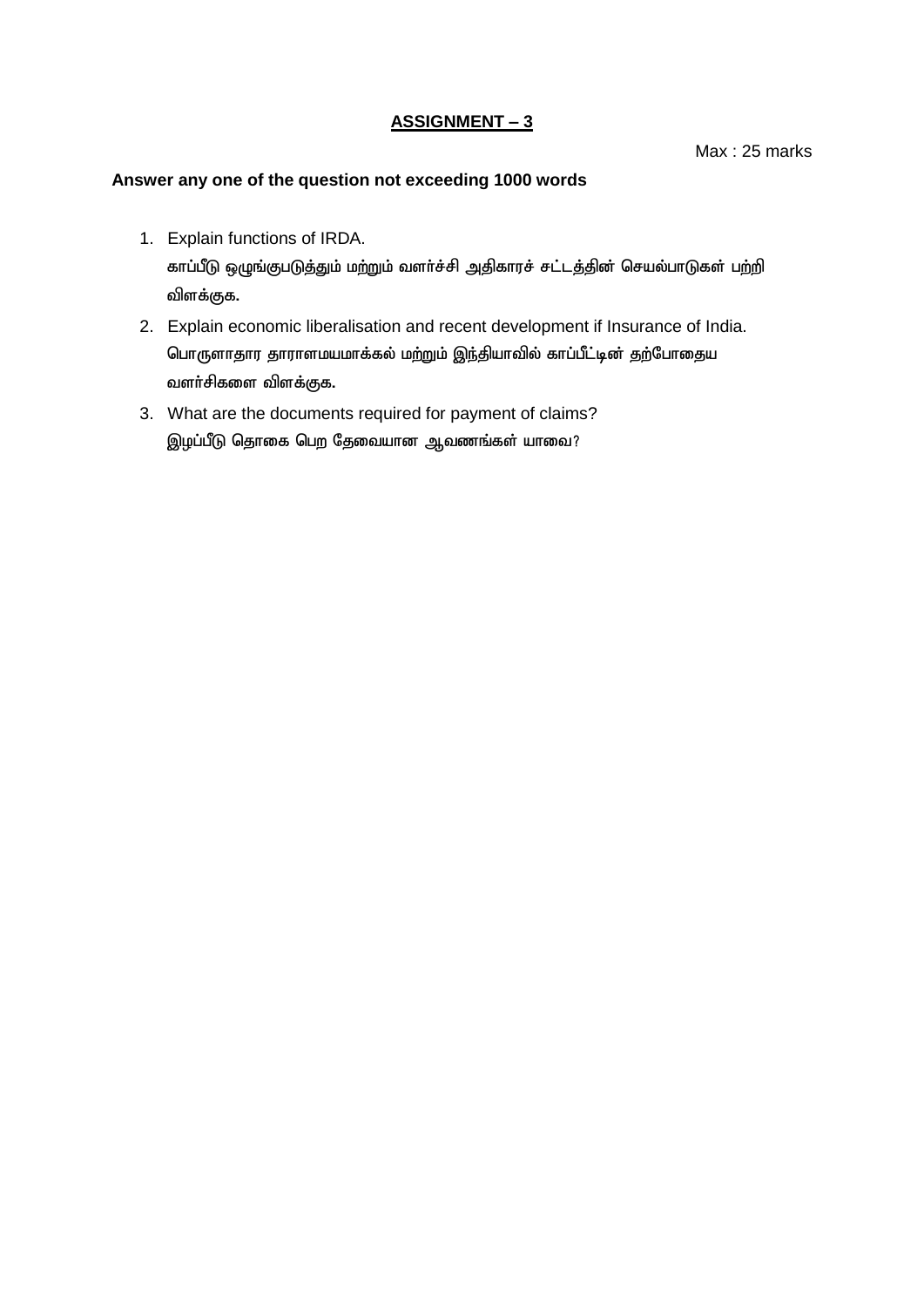

**Chennai - 15**

**School of Management Studies**

**ASSIGNMENT**

Programme Code No : 163 Programme Name : BBAM Course Code & Name: BBAM – 22 & MANAGERIAL ECONOMICS Batch : AY 2018-19 No.of Assignments : 2 Maximum CIA Marks : 25 ( Average of Total No. of Assignments )

## **ASSIGNMENT – 1**

Max : 25 marks

#### **Answer any one of the question not exceeding 1000 words**

- 1. Explain Elasticity of demand and its types. தேவை நெகிழ்ச்சியின் வகைகளை விளக்குக.
- 2. Explain economies of scale and its classification. உற்பத்தி சிக்கனங்கள் அதன் வகைகளை விளக்குக.
- 3. Elaborate the Law of Supply and determinants of the Law of Supply. அளிப்பு விதி மற்றும் அளிப்பு விதி நிர்ணய காரணிகளை விவரி.

# **ASSIGNMENT – 2**

Max : 25 marks

- 1. Explain the role of economics in business decision. வணிக முடிவுகளில் பொருளாதாரத்தின் பங்கினை விளக்குக.
- 2. Explain the uses of Break Even Analysis. சரிசம பகுத்தாய்வின் பயன்களை விளக்குக.
- 3. Enumerate cost reduction and the techniques of cost reduction. செலவு குறைப்பு மற்றும் அதன் யுக்திகளை விவரி.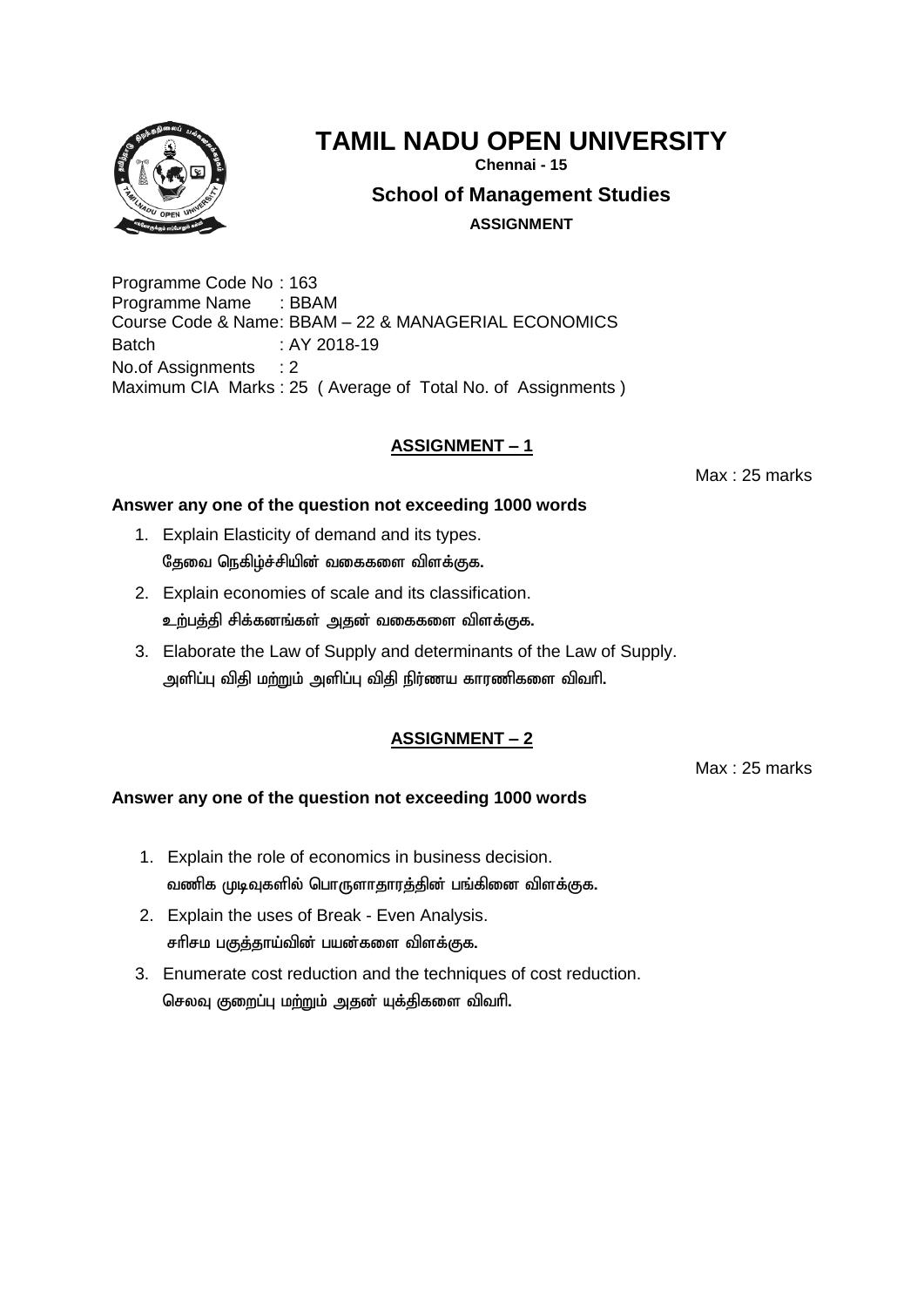

**Chennai - 15**

**School of Management Studies**

**ASSIGNMENT**

Programme Code No : 163 Programme Name : BBAM Course Code & Name: BBA – 23 & MARKETING MANAGEMENT Batch : AY 2018-19 No.of Assignments : 3 Maximum CIA Marks : 25 ( Average of Total No. of Assignments )

## **ASSIGNMENT – 1**

Max : 25 marks

#### **Answer any one of the question not exceeding 1000 words**

- 1. Explain Bases of Segmentation. கூறுபாட்டின் அடிப்படையை விளக்குக.
- 2. Elaborate the concepts in detail marketing in new economy. புதிய பொருளாதாரத்தில் சந்தையியல் பற்றி விவரி.
- 3. Explain the tools of Marketing. சந்தையிலின் முக்கிய கருவிகள் பற்றி விளக்குக.

# **ASSIGNMENT – 2**

Max : 25 marks

- 1. Specify the suitable strategies for different types of Buying Decisions. பல்வேறு வாங்கும் முடிவுகளுக்கேற்ற தேவையான தந்திரங்களை கண்டறிக.
- 2. Explain Market Strategy in detail. சந்தையியல் அணுகுமுறை பற்றி விளக்குக.
- 3. Describe in the Product Classification. பொருளை பாகுபாடு செய்தல் பற்றி விவரிக்க.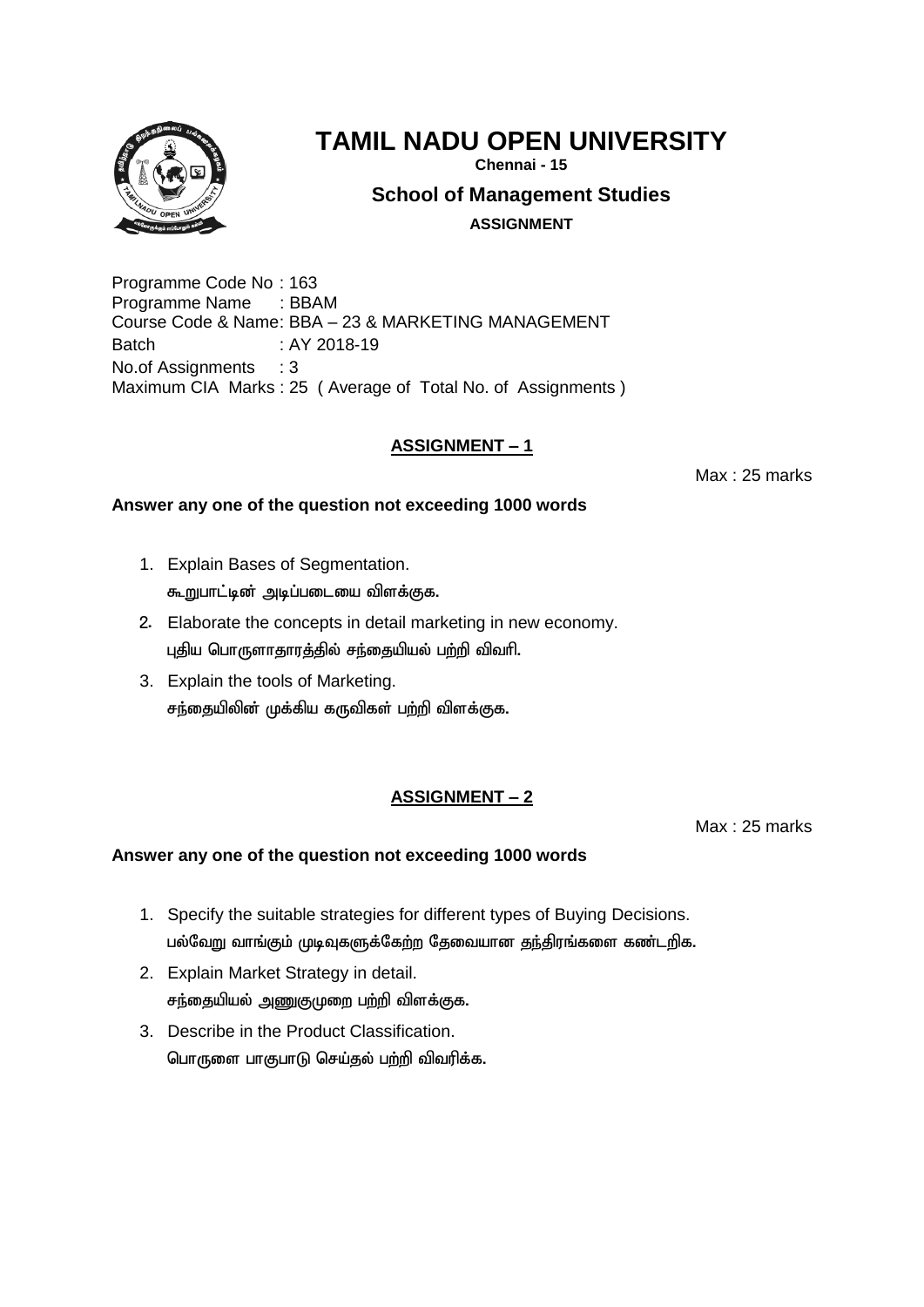Max : 25 marks

- 1. Explain are the factors influencing Pricing. விலைமதிப்பீட்டைகவரக்கூடியகாரணிகள் பற்றி விளக்குக.
- 2. Describe in the functions of Wholesalers. மொத்த விற்பனையாளரின் பணிகளைவிளக்குக.
- 3. Explain Sales Forecasting in detail. விற்பனைமுன்மதிப்பீடு பற்றி விளக்குக.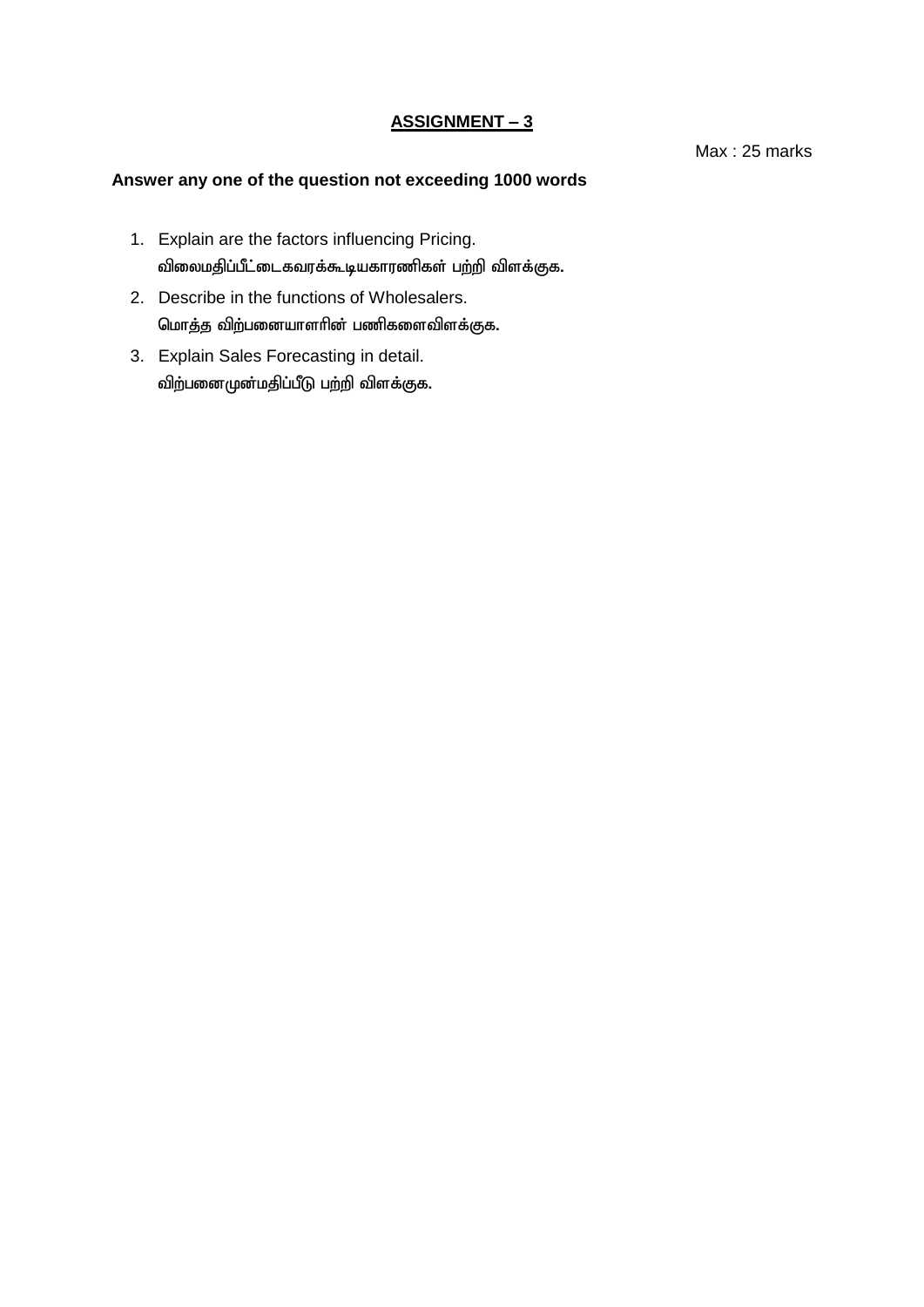

**Chennai - 15**

**School of Management Studies**

**ASSIGNMENT**

Programme Code No : 163 Programme Name : BBAM Course Code & Name: BBAM – 24 & PERSONAL SELLING & SALESMANSHIP Batch : AY 2018-19 No.of Assignments : 3 Maximum CIA Marks : 25 ( Average of Total No. of Assignments )

## **ASSIGNMENT – 1**

Max : 25 marks

#### **Answer any one of the question not exceeding 1000 words**

- 1. Explain the right set of circumstance theory. சரியான சூழல்களின் தொகுப்பு கோட்பாட்டினை விளக்குக.
- 2. Differentiate Personal Selling and Salesmanship. விளம்பரப்படுத்தல் மற்றும் நேரடி விற்பனையை வேறுபடுத்துக.
- 3. Explain the AIDAS theory. AIDAS கோட்பாட்டினை விளக்குக.

# **ASSIGNMENT – 2**

Max : 25 marks

- 1. Describe the steps in Collaborative Selling. ஒருங்கிணைந்த விற்பனையிடுகையின் படிநிலைகளை விவரி.
- 2. Write down the steps in Personal Selling Process. விற்பனை செயல்முறையின் படிநிலைகளை எழுதுக.
- 3. Explain the functions of Sales Executive. விற்பனை அலுவலர்களின் செயல்பாடுகளை விளக்குக.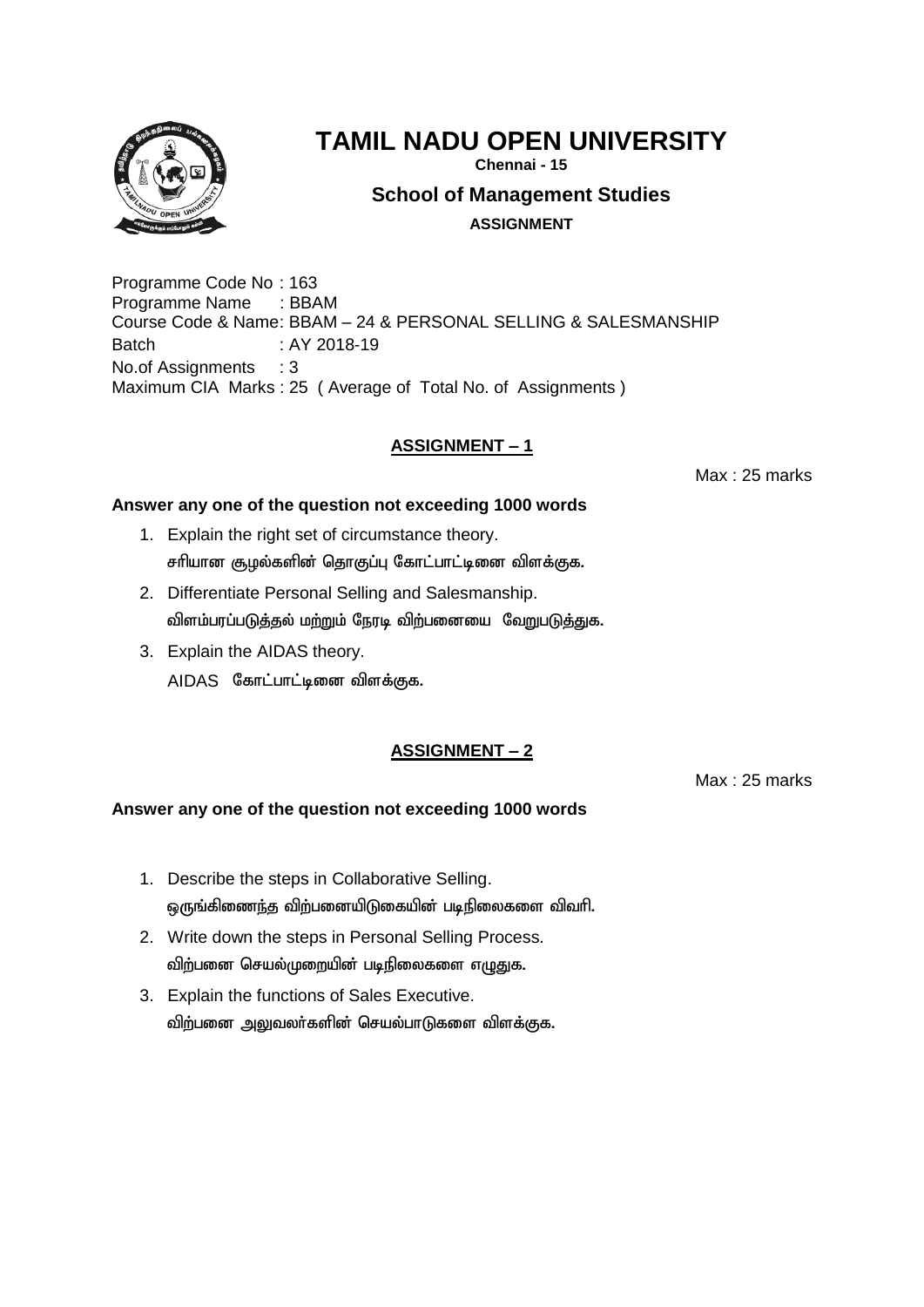Max : 25 marks

- 1. Explain the types of sales force reports. விற்பனையாளர் அறிக்கைகளின் வகைகளை விளக்குக.
- 2. Explain the types of salesman. விற்பனை பணியாளரின் வகைகள் விளக்குக.
- 3. Selling offers unmatched career opportunities to capable men of women explain. திறன் வாய்ந்த ஆண்கள் மற்றும் பெண்களுக்கு விற்பனைத்துறை அற்புதமான வாய்ப்புகளை வழங்குகிறது —— விளக்குக.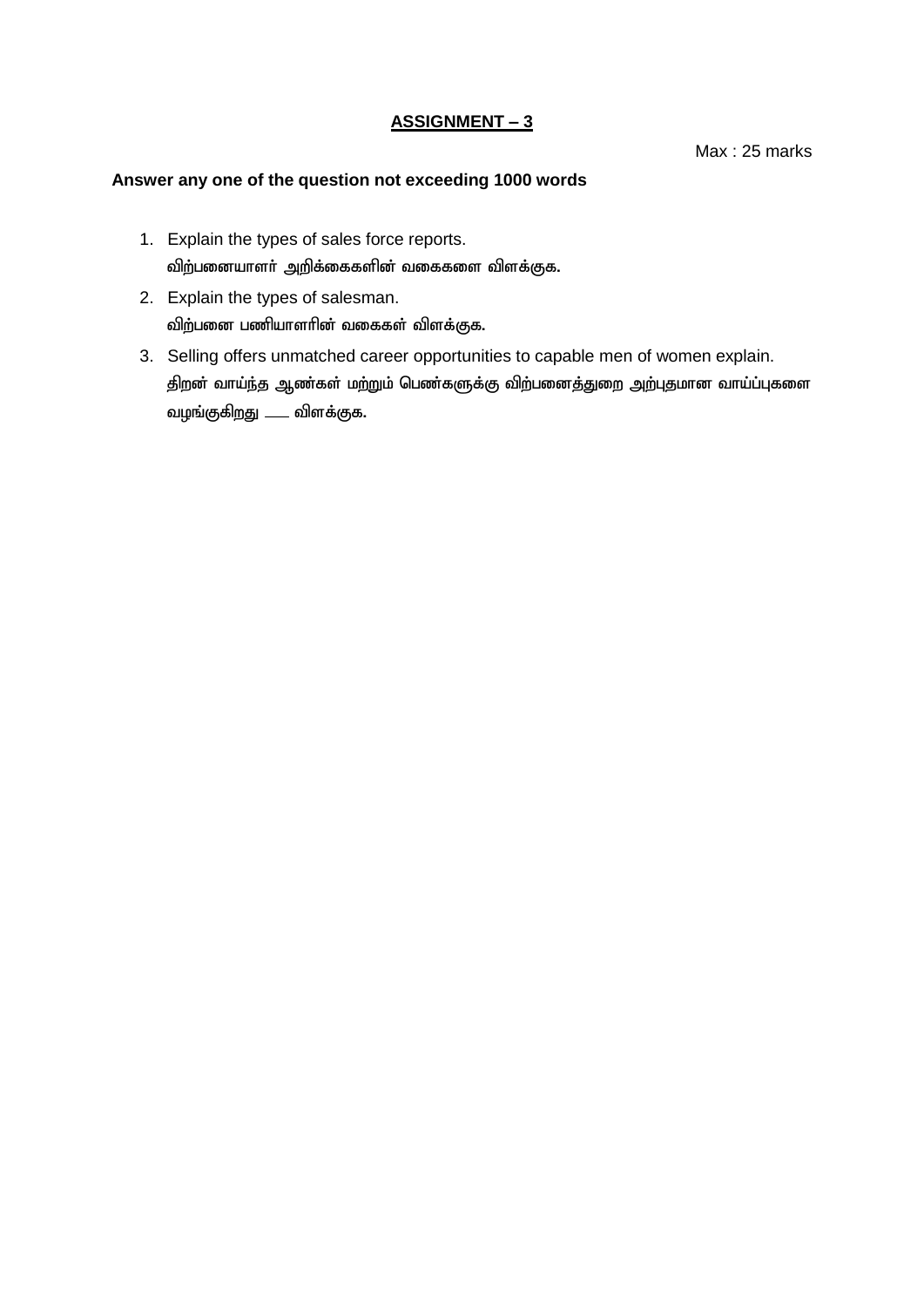

**Chennai - 15**

**School of Management Studies**

**ASSIGNMENT**

Programme Code No : 163 Programme Name : BBAM Course Code & Name: BBA – 25 & PRODUCT MANAGEMENT Batch : AY 2018-19 No.of Assignments : 3 Maximum CIA Marks : 25 ( Average of Total No. of Assignments )

## **ASSIGNMENT – 1**

Max : 25 marks

#### **Answer any one of the question not exceeding 1000 words**

- 1. Explain the PCL stages in detail. PCL படிநிலைகளை விளக்குக.
- 2. Discuss the Role of product managers. பொருள் மேலாளா்களின் பங்கை விவாகிக்க.
- 3. Explain the Dimensions of product. பொருள் பரிமாணங்களை பற்றி விளக்குக.

# **ASSIGNMENT – 2**

Max : 25 marks

- 1. Discuss the methods of product positioning. பொருள் நிலைப்பாடு மாற்றியமைப்பு பற்றி விவாதிக்க.
- 2. Explain the stages in new product development. புதிய பொருள் வளர்ச்சியில் உள்ள படிநிலைகளை விளக்குக.
- 3. Explain the characteristics of brand name. வணிக பெயரின் சிறப்பம்சங்களை விளக்குக.